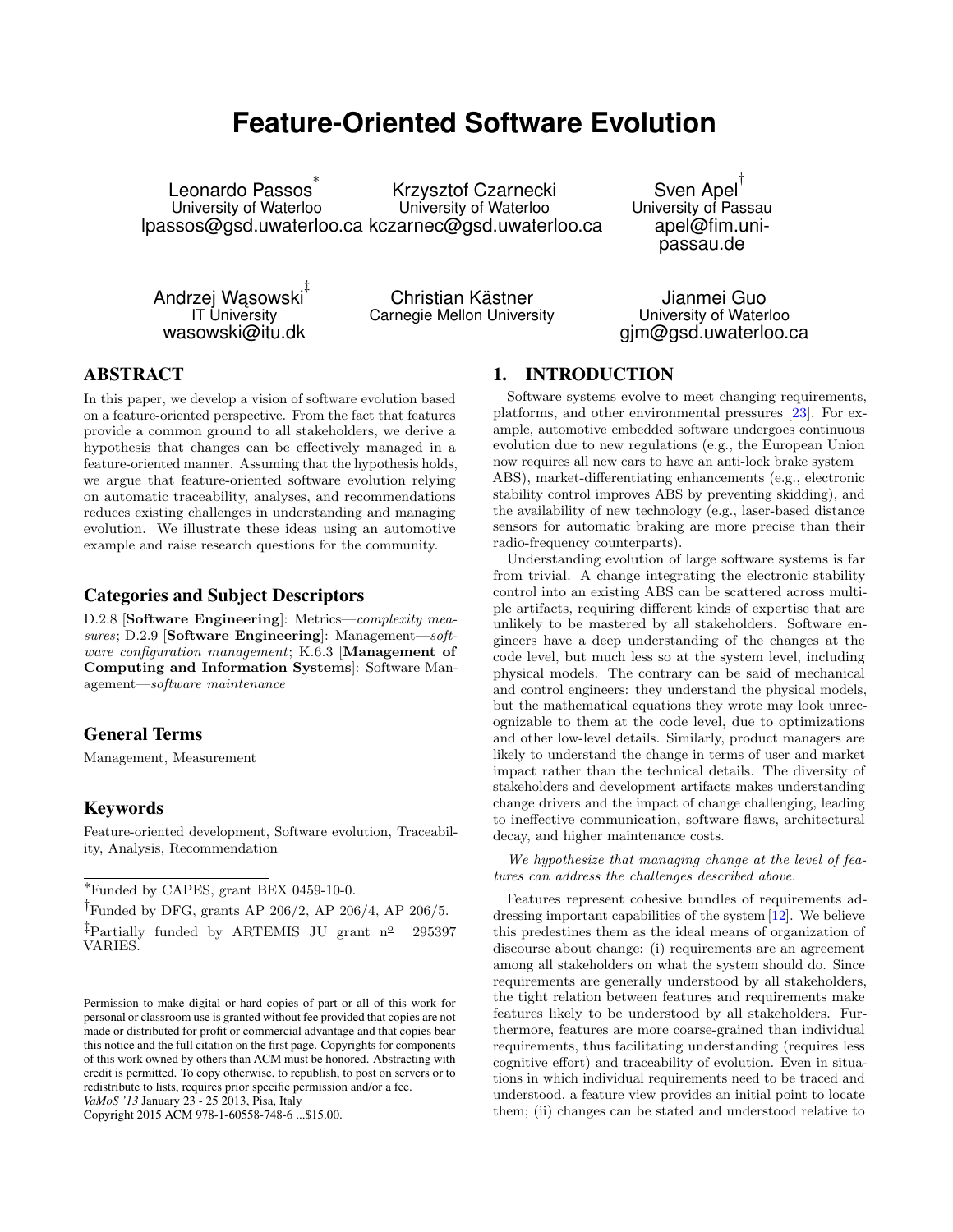features (e.g., introduction of new features, retirement of old ones, etc.), providing a simple and common ground to all stakeholders; (iii) features are the starting point to bootstrap software product lines (SPLs). Managing evolution at the feature level allows stakeholders to identify common and variable features in system families, and thus the variation points in the architecture required to support the necessary range of feature variation; (iv) features make dependencies and change-impact easier to be understood, providing a high-level requirements view of how different parts are related.

Feature-oriented development is already part of existing methodologies and systems [\[3\]](#page-6-1). In agile methods, such as Feature Driven Development (FDD) [\[32\]](#page-7-1), management is centered around user stories (short descriptions documenting a feature), which then drive the architecture, coding scheduling, effort estimation and test cases. In SPLs, features allow managing software variants (valid feature combinations), with an extensive catalog of successful case studie[s.](#page-1-0)<sup>1</sup> Some opensource systems also follow a feature-oriented process. The feature-driven development of Linux kernel, for instance, enables its scaling to an enormous size, both in the number of features and contributors [\[28\]](#page-7-2).

These examples, however, also highlight a poor support for effective feature-oriented evolution: although FDD is centered on a feature-based software management, it does not prescribe traceability, except when writing test cases [\[7\]](#page-6-2). In SPLs and systems like Linux, traceability is present across different artifacts, but querying it to extract any meaningful knowledge is complex, as there is no tool support. Moreover, temporal traceability is not recorded over time. The existing approaches and systems have little support for featureinteraction detection and impact analysis, while lacking any support for strategic decision making and change recommendations over the evolution history.

Vision: Assuming the validity of our hypothesis, we believe that organizing software evolution around features, supported by tracing, analyses and recommendations will address many of the challenges in understanding and managing change.

By tracing, we envision automatic recovery and management of traceability links among features and their associated implementation artifacts, all summarized along a timeline. Based on these links, analyses collect various measures over features, which are aggregated to aid strategic decision making. If put on a dashboard (see Fig. [1\)](#page-1-1), the resulting data can be used to highlight good and bad indicators of evolution (e.g., there has been an increase in the number of feature smells). Recommendations further enhance analyses, providing suggestions for feature refactorings, test-selection criteria, feature retirement candidates, etc.

Since not all systems are built in a feature-oriented fashion, features may not be explicitly represented in implementation artifacts. In that case, existing techniques can leverage feature localization [\[42,](#page-7-3) [17,](#page-7-4) [21,](#page-7-5) [29,](#page-7-6) [37,](#page-7-7) [11,](#page-6-3) [19,](#page-7-8) [41\]](#page-7-9) to relate (code) artifacts (or fragments of them) to the features of the system (feature set). To a certain extent, this makes our vision independent of any implementation technique.

In the remaining part of the paper, we present a motivating example, and use it to guide the discussion of each part of our vision of feature-oriented software evolution.

#### Product-Line Dashboard



<span id="page-1-1"></span>Figure 1: Mock-up dashboard interface



<span id="page-1-2"></span>Figure 2: Feature model of the automotive example

## 2. MOTIVATING EXAMPLE

Consider an automotive product line supporting conventional (Conv) and anti-locking braking (ABS), with stability control (SC) as an optional feature. See the feature model in Fig. [2.](#page-1-2) Stability control is a safety feature that interacts with ABS to brake and help steering the vehicle according to the driver's intention. To detect mismatches between wheels and steering wheel turns, SC requires a yaw-rate sensor (YRS), which can be one of two possible kinds:  $YRS-M_1$  and  $YRS-M_2$ . In our example, both are based on the same technology, but  $YRS-M_2$  has better precision measure, whereas  $YRS-M_1$  has yaw-rate prediction support.

As time progresses, the product line evolves: at a given point in time  $(t_1)$  stakeholders decide that it is increasingly expensive to keep two similar, but independent yaw-sensor models, and thus decide to merge  $YRS-M_1$  into the existing YRS-M<sup>2</sup> sensor, cloning its yaw-rate prediction code. Later on  $(t_2)$ , stakeholders decide to simplify the resulting feature model: since YRS-M<sup>2</sup> is now the only supported sensor, having both YRS-M<sup>2</sup> and YRS is redundant. To that end, stakeholders combine the two features into a single new feature, naming it YS (our stakeholders have a preference for two-letter feature names). This leads to a new instant of evolution  $(t_3)$ .

## 3. TRACING

Suppose that after some time since the last change, stakeholders start facing issues on how different features are connected in time. For instance, after finding a bug in the new YS sensor, stakeholders set to check whether the same issue occurs in older sensors (still used in older car models) that eventually contributed to the code of YS. To this end, stakeholders verify all instants prior to the creation of YS, but struggle to understand whether and how YRS- $M_1$  (at  $t_1$ ) and YRS-M<sub>2</sub> (at  $t_1$  and  $t_2$ ) relate to YS, as such information was not recorded during evolution. At best, stakeholders can only inspect commit patches (textual diffs) based on changes to

<span id="page-1-0"></span><sup>1</sup> <sei.cmu.edu/productlines/casestudies/catalog/index.cfm>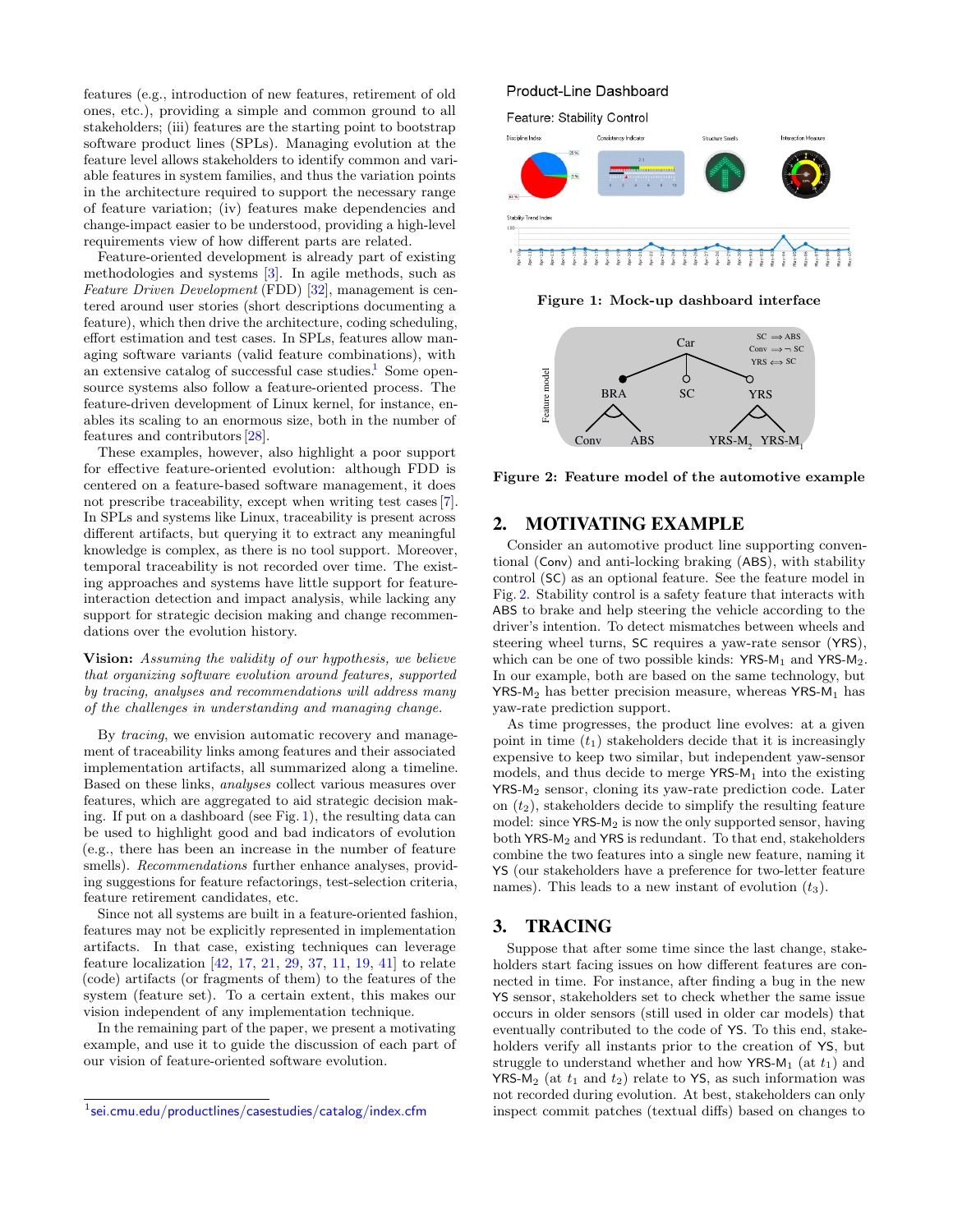

<span id="page-2-0"></span>Figure 3: Traceability timeline



<span id="page-2-1"></span>Figure 4: Recovered traceability links at instant  $t_1$ 

different artifacts, which in turn, are not explicitly associated with the features they realize. Communication issues also appear along the way. A stakeholder, for instance, when analyzing the evolution of the feature model alone, may wrongly conclude that  $YRS-M_2$  and YS have no yaw-rate prediction support, as changes in the feature model do not report the fact the yaw-rate prediction code was cloned from YRS-M<sup>1</sup> into YRS-M<sub>2</sub> (resulting in the snapshot at  $t_2$ ), and that YS "inherits" it when merging with  $YRS-M_2$  (resulting in the snapshot at  $t_3$ ).

Tracing how the features of the system evolve over time mitigates these problems. If a timeline visualization was available (Fig. [3\)](#page-2-0), stakeholders could easily assess whether a feature exists at a given time (marked as a bullet), when it was deleted (marked as an X) and how it relates to other features (e.g., by merging, marked as M). Queries could filter specific traces.

Traces should be maintained automatically, as manual maintenance is an expensive, error-prone and labour-intensive activity [\[6\]](#page-6-4). Traceability recovery overcomes the effort of manually keeping traces by automating their retrieval. Starting from an initial point in time, recovery retrieves the links among the different types of artifacts that are related to the realization of each concrete feature. Figure [4](#page-2-1) shows the links, depicted as dashed arrows, created by the recovery process for the example product line at the first point of its evolution  $(t_1)$ , assuming a feature model, build and source code files. These links relate build and source files to their corresponding feature, while also tracing specific build rules (e.g.,  $YRS-M_1$  and  $YRS-M_2$ ) and code fragments (e.g., SC). These fine-grained links are retrieved by analysing the variability encoded inside each source and build file.

The difficulty of recovering links is directly related to how



<span id="page-2-2"></span>Figure 5: Spectrum of features and traceability

features are implemented. In particular, there are three main situations to consider when recovering a particular feature, as shown in the spectrum in Fig. [5.](#page-2-2)

Feature is fully modular and explicit in code. If a feature resides in a well defined module explicitly linked to a feature of the system, then there is nothing to be done in terms of its tracing, as the link is already given by a one-to-one mapping. Examples of such features include Conv, ABS,  $YRS-M_1$  and YRS- $M_2$  in Fig. [4.](#page-2-1)

Feature is not fully-modular, but it is explicit in code. The midpoint of the spectrum is when a feature is explicit in code, but it is not fully modular, i.e., it has code fragments scattered across the code base (for example SC). Due to scattering, the feature must explicitly rely on variability encoding (for instance, pre-processing directives) to guard its related fragments. Recovering features in this part of the spectrum is more complex than when features are fully-modular and explicit, as it requires possibly analysing multiple files, whose implementation may contain complex and nested preprocessing directives. Since variability encoding can create arbitrary complex guard conditions in code, recovered links often lead to multiple features (many-to-many mappings).

Feature is implicit in code. The last and most challenging situation in the spectrum occurs when a feature is implemented in the source code, but is not related by any means to a feature in the software feature set (it is implicit in code). In this case, feature-location techniques are required to identify which parts of code realize a given feature, along with which compilation rules. Recovery then links each feature to its associated located elements.

As evolution progresses, recovery has to update its initial set of traces, while defining new ones resulting from newly added features. Figure [6](#page-4-0) illustrates this in the context of the automotive product line: from  $t_1$ , recovery identifies the merge of the two sensors and the resulting deletion of the build rule and source file related to  $YRS-M_1$ , along with the copy of its prediction code (shown in white squares) to YRS-M2. From that, recovery reaches a new point in time  $(t<sub>2</sub>)$ , for which a new set of traces is obtained. It then creates a link between YRS-M<sub>1</sub> (at  $t_1$ ) and YRS-M<sub>2</sub> (at  $t_2$ ) to capture their temporal evolution.

Recovery proceeds to analyze the next evolution step, in which  $YRS-M_2$  is combined with YRS to simplify structure, while lifting all artifacts of  $YRS-M<sub>2</sub>$  to YRS. In the same evolution step (same commit), stakeholders also rename YRS to YS. Given the limitation of existing source code management (SCM) systems, recovery cannot identify which of these changes occurs first. Rather, it infers that the changed features converge to a common target, and thus take them to be a single merge towards YS. The newly obtained traces are then stored in a new time frame. As before, recovery creates temporal traces to map evolution across different points in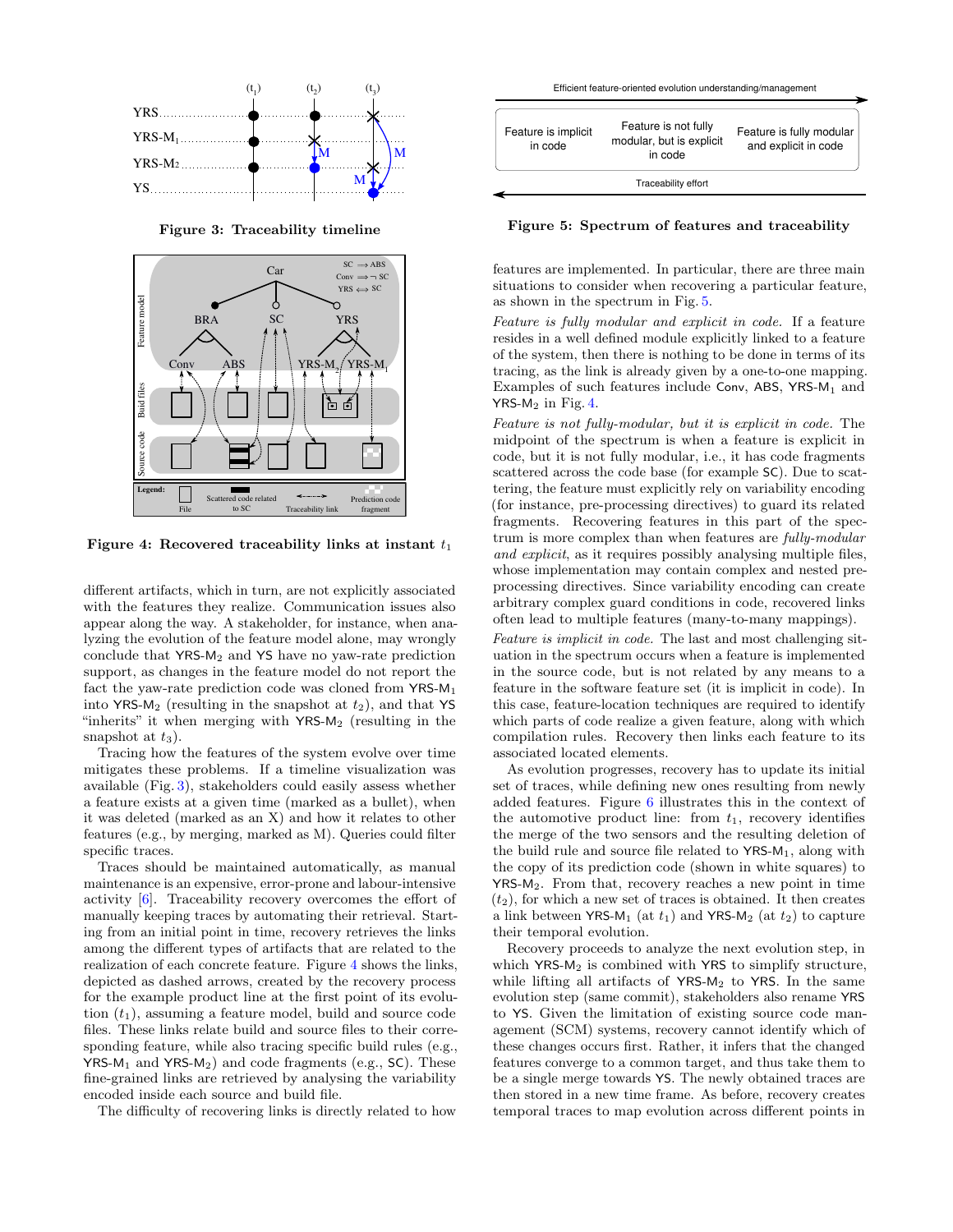time, in this case from YRS and YRS-M<sub>2</sub> (at  $t_2$ ) to the newly added feature  $\overline{YS}$  (at  $t_3$ ).

Traceability is a complex problem, as it has to be kept across different artifact types, with different abstraction levels. To our advantage, feature-centric traceability defines a cross-cutting perspective to associate and track all artifacts.

## Future directions and research questions

Although traceability has many challenges on on its own [\[24\]](#page-7-10), we leverage discussion to a feature-oriented perspective.

We argue that traceability research should focus on recovery techniques to efficiently extract links of non-modularexplicit features. Special attention should also be given to improve or devise new feature-location techniques to bootstrap traceability of implicit features in code (once a feature is located, recovering its links is as difficult as tracing explicit features, modular or not). In contrast, tracing explicitmodular features is easy, although such setting hardly occurs outside academia (e.g., FeatureHouse benchmark [\[4\]](#page-6-5)).

Establishing links for non-modular-explicit features requires analysis over build rules and code fragments.

Build files are notoriously complex, as existing build languages allow dynamic creation of compilation rules during the build process [\[38\]](#page-7-11), beside being comparable to general programming languages [\[18\]](#page-7-12). Tracing non-modular-explicit features in code is also challenging, as annotated code is often tangled with the presence of other features. Tracing it requires analysis of all features that trigger the inclusion of such a code in the corresponding set of variants. As there are no recovery techniques in industry nor in academia that retrieve links at the level of single build rules or individual lines of code, we pose the following research question:

#### How to effectively recover traceability links in build files and source code in variability-aware systems?

New techniques aiming to answer these questions can rely on existing approaches on variability-aware parsing [\[26\]](#page-7-13) and build-file analysis [\[18\]](#page-7-12).

Another research direction is how to leverage tracing to the temporal dimension imposed by evolution:

#### How to efficiently recover temporal traceability links?

One approach is to explore patterns of evolution [\[34\]](#page-7-14), i.e., structural changes in specific artifacts that allow us to heuristically infer whether and how changes relate different features (e.g., as it happened in the automotive product line, the deletion of a feature and its implementation artifacts, together with the cloning of part of its code to another feature is likely to characterize a merge). This leads to three research questions:

Which evolution operations/changes occur at the feature level (e.g., add, rename, delete, merge, etc.) and how different artifacts change as a result?

#### Which change patterns arise from such a change?

#### Can they be used to devise specific recovery heuristics?

Although existing research attempts to answer the first question, its focus is on evolution that preserves behavior and the set of variants [\[35,](#page-7-15) [31\]](#page-7-16), or on cases where only the feature model and its mapping to other assets are taken into account [\[36\]](#page-7-17). Such question is also investigated by Passos et al. [\[34\]](#page-7-14), who present a preliminary set of evolution patterns extracted from the Linux kernel evolution history.

Recovery can also rely on external data sources to increase confidence of heuristic-based techniques, including documentation, bug-tracking systems and mailing lists, each with different levels of trust. That said, we pose two questions:

How to decide on conflicting information from different sources?

Which information sources provide a higher degree of trust?

Future research shall also focus on how to incorporate feature-based tracing in existing SCMs [\[43\]](#page-7-18). In this case, SCMs could record changes on a feature level, linking them to changes to the feature model (if existent). This guarantees tracing to be kept at each commit, in addition to detecting possible inconsistencies [\[39,](#page-7-19) [30\]](#page-7-20) between the feature model and related artifacts at commit time (e.g., a concrete feature cannot exist in the feature model without any artifact realizing it), thus improving traceability quality.

## 4. ANALYSES

Let us return to our example. As the automotive product line evolves, stakeholders notice that maintenance is taking longer, development productivity has decreased, and bugs are starting to rise. These symptoms are well known in software evolution, and are related to the aging phenomenon. Software aging is the result of a bad evolution, leading systems to reduced performance, architecture decay, less reliability and higher maintenance costs [\[33\]](#page-7-21).

To countermeasure these issues, stakeholders set out to understand what is causing them. They would like to improve the maintenance process to prevent future problems. In that sense, stakeholders ask questions like:

- <span id="page-3-0"></span>1) Are the feature models, build system, and code consistent after changes?
- <span id="page-3-1"></span>2) Which features and which artifacts are affected by changing a given feature?
- <span id="page-3-2"></span>3) Does changing a feature cause unexpected behavior?
- <span id="page-3-3"></span>4) Is the software modularized (architecturally aligned) according to the features it implements?
- <span id="page-3-4"></span>5) How are features evolving and how is evolution taking place?
- <span id="page-3-5"></span>6) Are features becoming more complex? In which respect (coupling, size, scattering, etc.)?

These questions address three specific concerns: software consistency  $(1)$ , change-impact analysis  $(2, 3)$  $(2, 3)$  $(2, 3)$  and architectural analysis [\(4,](#page-3-3) [5,](#page-3-4) [6\)](#page-3-5). We explain each of these from a feature-based perspective.

## Consistency checking

Using features to organize code and feature models as the high-level description of the implemented system introduces a risk that the two get out of sync. Consistency monitoring is needed to prevent such situations. Fig. [7](#page-5-0) illustrates the problem. In the first fragment, feature ABS contains a code block guarded by the presence of feature Conv. Implementers of ABS provided software support for switching to conventional braking in case ABS fails. According to the feature model of the automotive example, that code is dead [\[39,](#page-7-19) [30\]](#page-7-20), as Conv is always absent when ABS is present (they are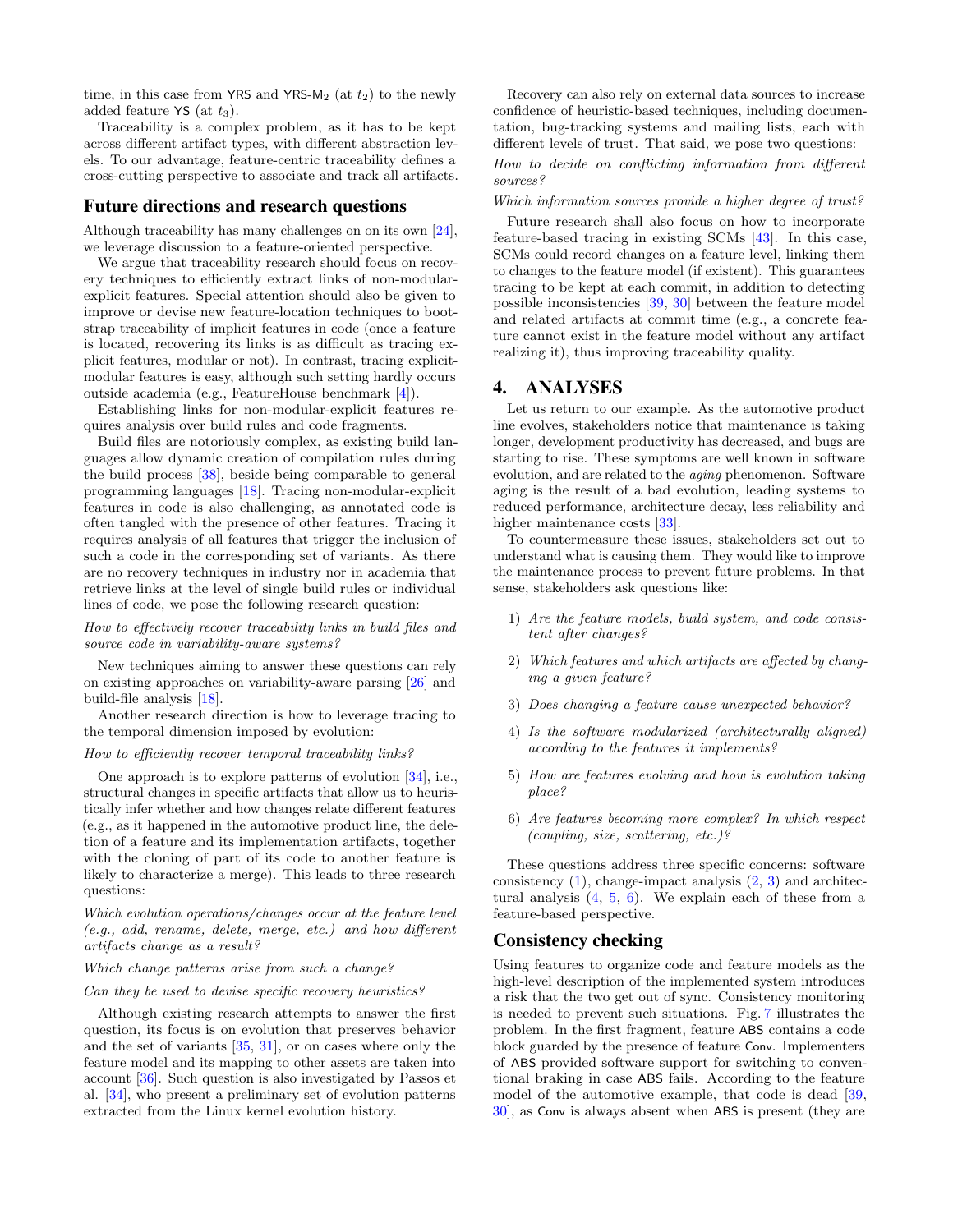

<span id="page-4-0"></span>Figure 6: Traceability recovery in the automotive example

inside a mutex-group). Therefore, the feature model and the implemented code are inconsistent.

In the second fragment of Fig. [7,](#page-5-0) ABS control checks whether stability control (SC) is supported. If so, it requests some data to later check over-steering. Since this check is outside the ifdef blocking initializing the data variable, checking oversteering will cause a null pointer exception at runtime if SC is absent. Such issues can be addressed using variability-aware flow analyses, as in  $[10]$ .

The third fragment illustrates a parsing error caused when  $SC$  and  $YRS-M_1$  are both present, since the declaration statement inside the ifdef block does not contain a semicolon.

The fourth fragment shows a type error, as p will be taken as an integer primitive type if both  $SC$  and  $YRS-M_1$  are absent, preventing any method call from it. Recent tools addresses syntax and type errors that arise under certain configurations of features, manifesting divergence between the model and implementation (e.g., [\[26,](#page-7-13) [22\]](#page-7-22)). A similar problem is solved by Czarnecki and Pietroszek [\[16\]](#page-7-23), who verify the consistency of configurations against structural constraints in OCL. Classen et al. [\[15\]](#page-7-24) achieve the same for temporal constraints (which is also close to program analysis techniques mentioned above). Thum et al.  $[40]$  $[40]$  show a manual proof technique, based on proof composition, using as an example proving consistency between Java code and feature models.

Although existing research and tools have managed to adapt existing analysis techniques to take variability into account, there is still open issues that need to be addressed.

## *Future directions and research questions*

Although existing tools [\[39,](#page-7-19) [30\]](#page-7-20) have managed to scale inconsistency detection to large programs (e.g., Linux), variabilityaware type checking [\[27,](#page-7-26) [13,](#page-6-7) [25\]](#page-7-27) and flow analyses have not yet been demonstrated in large and complex real-world systems. Similarly model checking techniques for product lines have been developed at the theoretical level [\[15,](#page-7-24) [14,](#page-6-8) [5\]](#page-6-9), but hardly bridged to realistic systems.

#### Do existing variability-aware type checking, model checking and flow analyses scale to large systems?

Furthermore, existing flow analyses are intra-procedural. Inter-procedural analysis is yet a challenge, and existing research needs to address it [\[9\]](#page-6-10):

How to adapt existing inter-procedural analyses to handle variability?

Another important aspect is how to leverage existing variability-aware error detection techniques (inconsistencies, dead code, parsing, etc.) to take evolution into account. Even when faced with small changes, the proposed techniques require recomputing results from scratch, as such techniques are not incremental. That said, we ask:

How to make existing variability-aware error detection techniques incremental?

## Change impact analysis

Before making changes, stakeholders must be able to assess or estimate the impact they will have on other features of the system. Change-impact analysis provides a sound basis to judge whether a change is worth the effort, or if inevitable, which features should be changed as a consequence.

A complete impact analysis is achieved by the traceability links retrieved during recovery, allowing us to calculate all feature dependencies among different artifacts and across time. For instance, if stakeholders decide to change the service interface of the stability control, ABS has to be adapted as a consequence. Since older versions of the system still need to be maintained (older cars still use them), stakeholders decide that the new API should also be used across different versions of the system, as this facilitates maintenance and communication within the development team. Impact analysis, in this case, completely depends on the recovered temporal links.

In addition to assessing change-impact analysis based on structural dependencies among artifacts and the elements they contain, one can lift analysis to the level of modular formal feature requirements specifications [\[14\]](#page-6-8). In this case, before committing to a change, stakeholders investigate which features will be affected, how, and in which variants, assessing whether the change breaks existing temporal properties; thus introducing undesired feature interactions. To illustrate this, consider that the stakeholders of the automotive product line formalize the specification of each individual feature attempting to detect possible bugs. At a given point, they decide to introduce support for the cruise control (CC) feature, and as such, write its related specification, stating: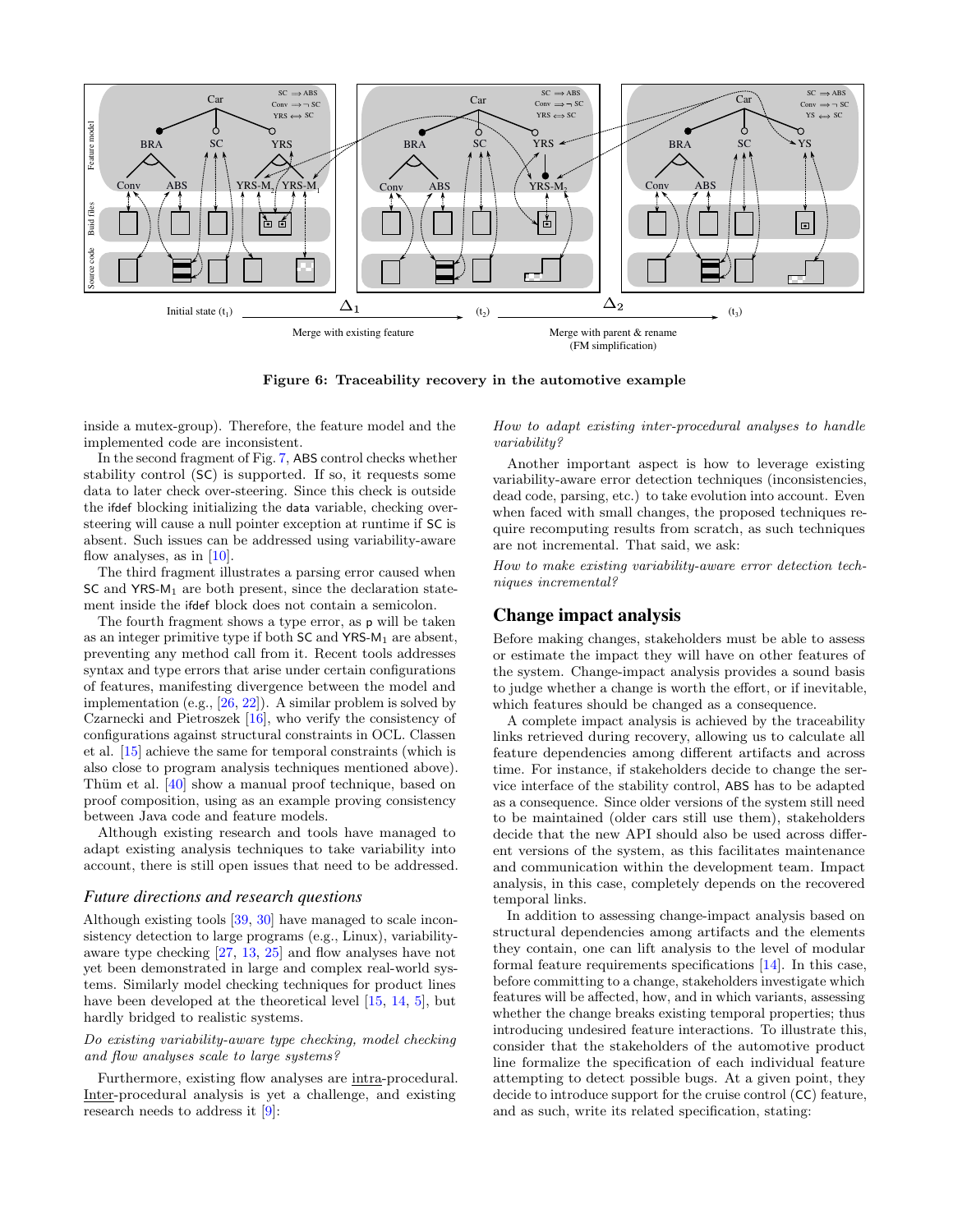

<span id="page-5-0"></span>Figure 7: Example errors hidden by variability encoding

## CC should increase the car's speed until it reaches the driver's set cruise speed.

In addition, the specification of the stability control declares:

#### When detecting loss of steering control, SC brakes the car to adjust steering to match the driver's intention. At this point, no subsystem should increase acceleration.

In this case, introducing CC causes an undesirable feature interaction in variants with CC and SC, as their composition cannot guarantee that no subsystem will increase acceleration when SC takes over control. The following sequence illustrates this: (1) the driver sets the cruise speed (thus engaging cruise control); (2) driver looses control of the car (SC is engaged); (3) cruise control continues to accelerate to achieve cruise speed. By eliciting the consequence of the change, stakeholders refrain from committing it. In turn, they set to improve it to prevent inconsistencies.

Similarly, impact analysis can verify whether changes in formal specifications will contradict the implemented software (or one of its variants), and vice-versa. Again, it preventively acts to avoid inconsistencies from being introduced.

#### *Future directions and research questions*

When reporting impact analysis, new tools could project slices of the feature model to provide a view containing only the impacted features. Each of these features would in turn, be connected to a second view made of program slices that correspond to the elements to be changed.

Although feature model slicing is not new [\[1\]](#page-6-11), creating code slices as described is a goal for future research:

How to effectively create a code-slices view for each feature affected by a change?

Another major challenge is how to enable impact analysis to verify consistency between formal feature specifications and their realization in code, as currently this is mostly intractable and does not scale.

How to guarantee consistency between formal feature specification and their corresponding realization?

# Architectural analysis

Architectural analysis aims to track the "health" of the features in the evolving system. Considering feature models to be one view of the software architecture, such tracking allows stakeholders to understand and manage the evolution of the architectural aspects at the feature level. In systems that do not rely on feature models, stakeholders can still follow whether the evolving software is aligned with the planned architecture (e.g., one class implementing ideally one feature, requiring scattering to be kept at a low pace, etc.).

Enabled by the traceability among all artifacts and across time, different metrics can be collected to provide indicators of the evolution in place and trend analysis based on the evolution history.

Metrics can be based on the aggregation of existing code (code size, cyclomatic complexity, etc.) and process metrics (number of bugs, number of developers, number of changes, etc.) on a feature basis, in addition to feature specific metrics like scattering, tangling, coupling and cohesion [\[20,](#page-7-28) [2\]](#page-6-12). Metrics can also be collected at the feature model level, on a feature basis (e.g., in/out degree dependencies), per subsystem/subtree (e.g., degree of orthogonality), or relative to the whole product line (variability factor, homogeneity, etc.) [\[8\]](#page-6-13).

By quantifying and monitoring these feature-based architectural quality attributes, stakeholders can assess the evolution in place and have better decision making support in devising maintenance activities.

#### *Future directions and research questions*

Existing tools do not aggregate feature-related metrics, nor do they provide trend analysis over the evolution history.

In addition, it not clear how feature-based metrics relate to one another. For instance, Eaddy et al. [\[20\]](#page-7-28) provide initial evidence that scattering is related to defects. Although promising, their results were collected in small to medium size programs, and analysis was focused on a single version of the subjects under analysis. Moreover, the authors manually traced the code to the features<sup>[2](#page-5-1)</sup> of the investigated systems, but did not manage to trace it entirely. Keeping traceability among artifacts along the evolution timeline and monitoring how scattering evolves along the way would likely provide a better understanding on their hypothesis in a more realistic setting. We then set to ask:

Can we provide more evidence for the relationship between scattering and defects?

Considering that scattering is one effect of architecture misalignment, we set a more general question:

Is there a relation between architecture misalignment and defects?

# 5. RECOMMENDATIONS

Building on top of tracing and analyses, recommendations aim to assist stakeholders by concrete suggestions for consistency, impact and architectural analyses.

## Future directions and research questions

When variability encoding causes inconsistencies, a recommender system can propose fixes. Different fixing strategies

<span id="page-5-1"></span><sup>2</sup>In their study, the authors refer to features as concerns.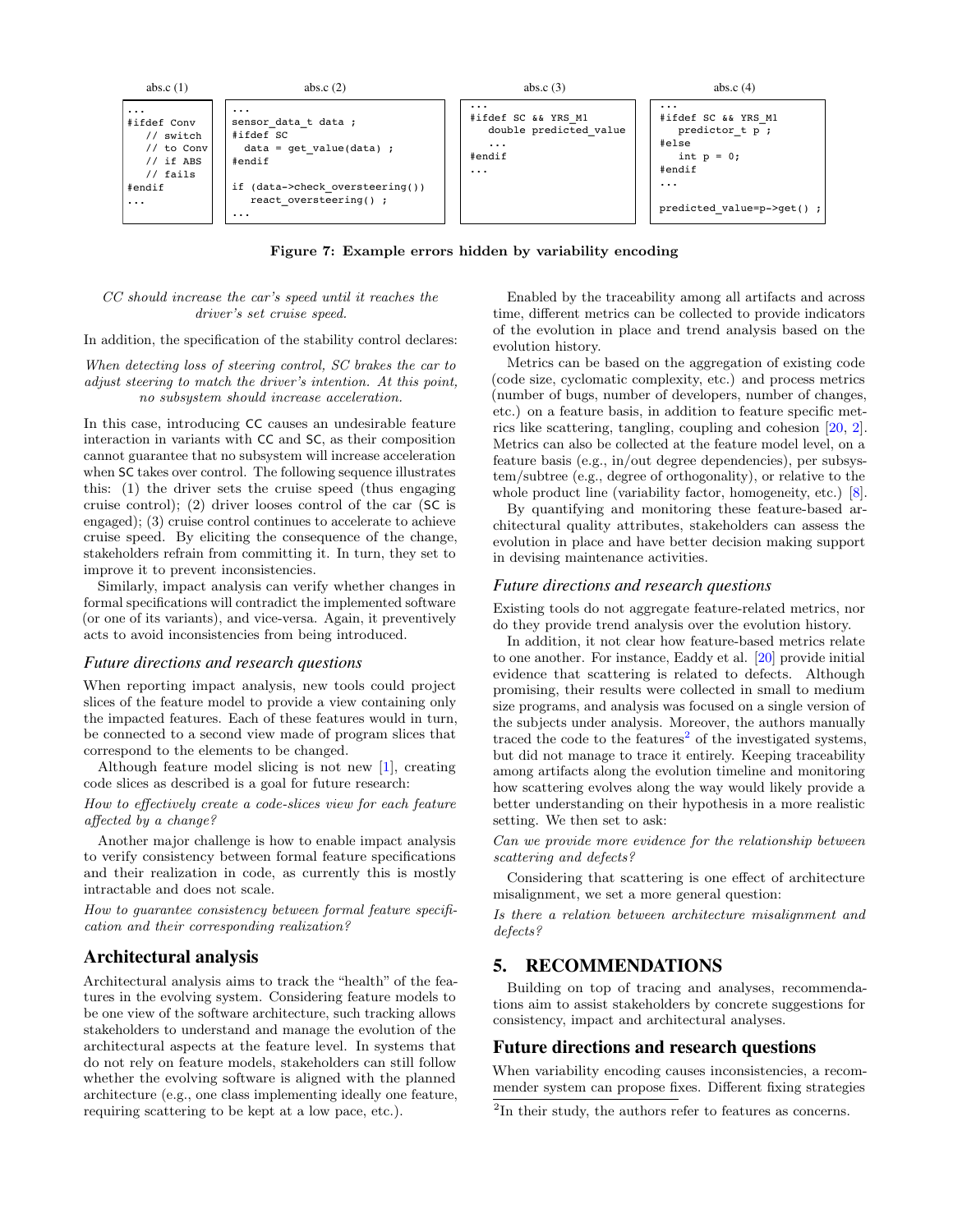must be used for different artifact types, and must not cause new inconsistencies to appear in any artifact (independent of its type and abstraction). That said, we pose the following research question:

How to devise a fixing recommender that integrates different types of artifacts, with different levels of abstraction, whose proposed fixes do not cause new inconsistencies in any of those artifacts?

Impact analysis recommendations can suggest which features are more likely to contain bugs after a certain change occurs, listing which artifacts and code elements deserve more attention.

Building on top of the collected metrics related to architectural analysis, the recommender system should also suggest to stakeholders which features are likely to have defects, or alternatively, provide a ranking of which features should be tested first (this is not connected to any specific change). That leads to the following question:

#### Which feature-based metrics are good defect predictors?

Another direction for future research is on proposing refactorings. Some concrete scenarios include: (a) features are too similar: when features become increasingly similar, the recommender system can propose their merge. This requires measuring similarity along the evolution timeline, and requires monitoring different artifacts with different levels of abstraction; (b) feature retirement: when a feature has been superseded by another feature in terms of its functionality, and has been reported to contain more bugs over time, the recommender system can suggest it to be retired; (c) feature modularization: when a feature is scattered, the recommender system can propose it to be put inside its own module. Scattering here, however, should not be blindly used, as not all features are worth modularizing (impact analysis can help on this)—if a feature is scattered, but the features containing its fragments never change, it possibly signals that modularization does not provide an immediate value.

Future research has to address which scenarios are likely to be required in practice and how to support them.

## 6. CONCLUSION

Controlling and executing change is a major challenge for most software projects. We have postulated that feature orientation of software design, and of the software development process is able to handle change more effectively than previous methods.

To this end, we have envisioned a feature-oriented project management and system development platform supporting traceability, feature-oriented analyses of implementation artifacts, and feature-oriented project-specific recommendation systems. For each of these areas, we have listed examples of existing work, which indicate that achieving our vision is feasible. We have also specified a number of existing research challenges within these fields.

In the future, we intend to work towards realizing this vision. We plan to execute empirical studies to verify our hypothesis, by studying change from the feature-oriented perspective. We also intend to build tools for handling traceability, analyses and recommendation for the suggested feature-oriented project management and system development platform.

# 7. ADDITIONAL AUTHORS

Additional authors: Claus Hunsen (University of Passau, email: claus.hunsen@uni-passau.de)

## 8. REFERENCES

- <span id="page-6-11"></span>[1] M. Acher, P. Collet, P. Lahire, and R. B. France. Decomposing feature models: language, environment, and applications. In Proceedings of the International Conference on Automated Software Engineering, pages 600–603. IEEE, 2011.
- <span id="page-6-12"></span>[2] S. Apel and D. Beyer. Feature cohesion in software product lines: an exploratory study. In Proceedings of the International Conference on Software Engineering, pages 421–430. ACM, 2011.
- <span id="page-6-1"></span>[3] S. Apel and C. Kästner. An overview of feature-oriented software development. Journal of Object Technology, 8(5):49–84, 2009.
- <span id="page-6-5"></span>[4] S. Apel, C. Kastner, and C. Lengauer. FeatureHouse: Language-independent, automated software composition. In Proceedings of the International Conference on Software Engineering, pages 221–231. IEEE, 2009.
- <span id="page-6-9"></span>[5] S. Apel, A. v. Rhein, P. Wendler, A. Größlinger, and D. Beyer. Strategies for product-line verification: Case studies and experiments. In Proceedings of the International Conference on Software Engineering. IEEE, 2013. To appear.
- <span id="page-6-4"></span>[6] H. U. Asuncion and R. N. Taylor. Automated techniques for capturing custom traceability links across heterogeneous artifacts. In Software and Systems Traceability, pages 129–146. Springer London, 2012.
- <span id="page-6-2"></span>[7] K. Beck and M. Fowler. Planning Extreme Programming. Addison-Wesley Longman Publishing Co., Inc., 1st edition, 2000.
- <span id="page-6-13"></span>[8] D. Benavides, S. Segura, and A. Ruiz-Cortés. Automated analysis of feature models 20 years later: A literature review. Inf. Syst., 35(6):615–636, 2010.
- <span id="page-6-10"></span>[9] E. Bodden. Inter-procedural data-flow analysis with ifds/ide and soot. In Proceedings of the International Workshop on State of the Art in Java Program Analysis, pages 3–8. ACM, 2012.
- <span id="page-6-6"></span>[10] C. Brabrand, M. Ribeiro, T. Tolêdo, and P. Borba. Intraprocedural dataflow analysis for software product lines. In Proceedings of the International Conference on Aspect-oriented Software Development, pages 13–24. ACM, 2012.
- <span id="page-6-3"></span>[11] K. Chen and V. Rajlich. Case study of feature location using dependence graph, after 10 years. In Proceedings of the International Conference on Program Comprehension, pages 1–3. IEEE, 2010.
- <span id="page-6-0"></span>[12] K. Chen, W. Zhang, H. Zhao, and H. Mei. An approach to constructing feature models based on requirements clustering. In Proceedings of the International Conference on Requirements Engineering, pages 31–40. IEEE, 2005.
- <span id="page-6-7"></span>[13] S. Chen, M. Erwig, and E. Walkingshaw. An error-tolerant type system for variational lambda calculus. In Proceedings of the International Conference on Functional Programming, pages 29–40. ACM, 2012.
- <span id="page-6-8"></span>[14] A. Classen, P. Heymans, P.-Y. Schobbens, and A. Legay. Symbolic model checking of software product